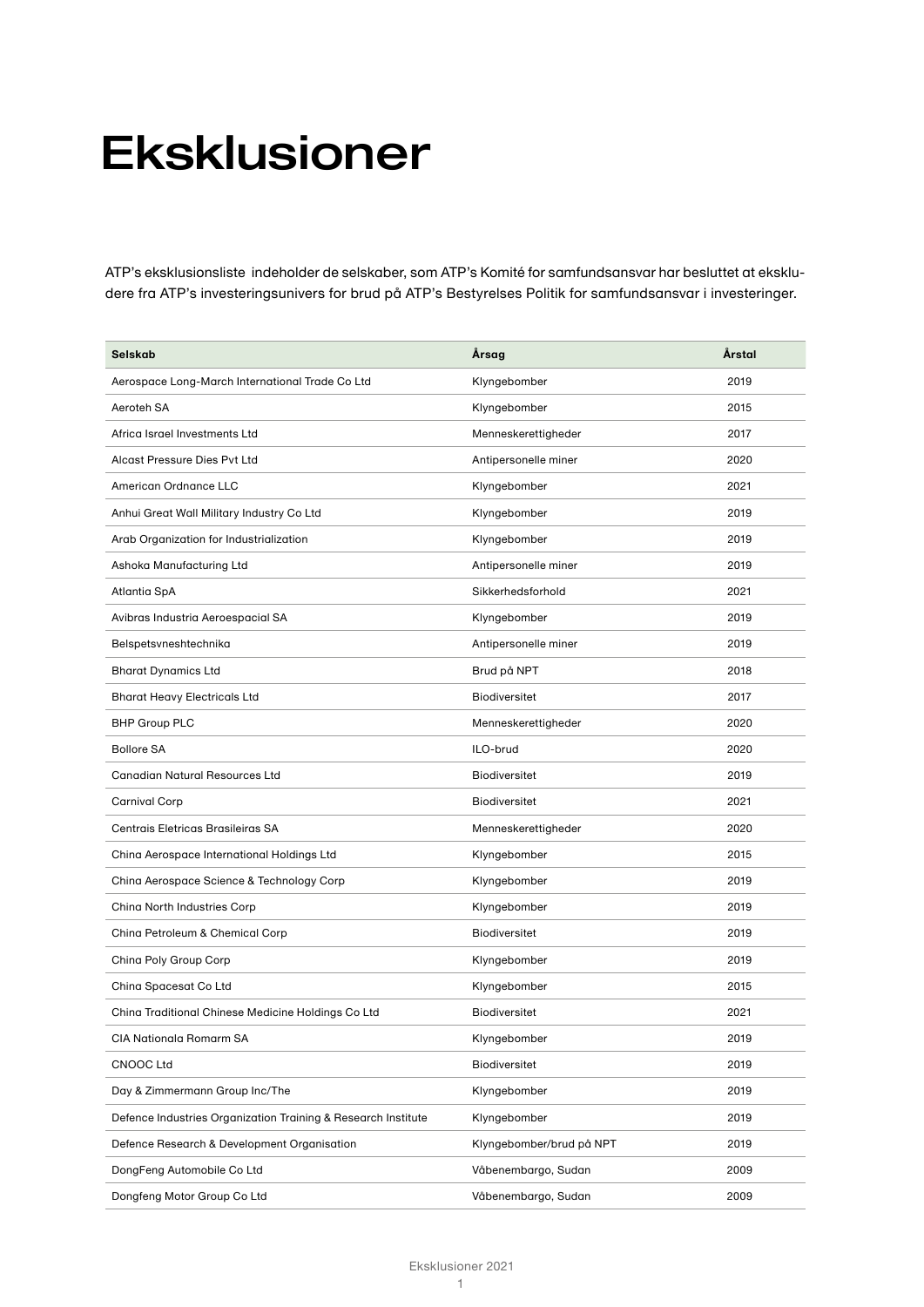| <b>Selskab</b>                                                      | Årsag                             | Årstal |
|---------------------------------------------------------------------|-----------------------------------|--------|
| <b>ElSewedy Electric Co</b>                                         | <b>Biodiversitet</b>              | 2020   |
| Formosa Chemicals & Fibre Corp                                      | ILO-brud                          | 2020   |
| Formosa Taffeta Co Ltd                                              | ILO-brud                          | 2020   |
| Genting Bhd                                                         | <b>Biodiversitet</b>              | 2015   |
| GEO Group Inc/The                                                   | Menneskerettigheder               | 2017   |
| Gosmkb Raduga Im A Ya Bereznyaka OAO                                | Klyngebomber                      | 2021   |
| <b>Grand Pharmaceutical Group Ltd</b>                               | <b>Biodiversitet</b>              | 2021   |
| Grupo Mexico SAB de CV                                              | Menneskerettigheder               | 2019   |
| Heliopolis Co for Chemical Industries                               | Klyngebomber                      | 2020   |
| Hyundai Motor Co                                                    | Korruption                        | 2009   |
| IJM Corp Bhd                                                        | <b>Biodiversitet</b>              | 2015   |
| Imperial Oil Ltd                                                    | <b>Biodiversitet</b>              | 2019   |
| Inavit Systems India Pvt Ltd                                        | Klyngebomber                      | 2020   |
| Indian Ordnance Factories Organization                              | Klyngebomber/antipersonelle miner | 2019   |
| Israel Aerospace Industries Ltd                                     | Klyngebomber                      | 2019   |
| <b>JBS SA</b>                                                       | Korruption                        | 2018   |
| Khan Research Laboratories                                          | Brud på NPT                       | 2019   |
| Korea Defense Industry Co Ltd                                       | Klyngebomber                      | 2021   |
| Korporatsiya Takticheskoe Raketnoe Vooruzhenie OAO                  | Klyngebomber                      | 2019   |
| L3 Technologies Inc                                                 | Klyngebomber                      | 2006   |
| Larsen & Toubro Ltd                                                 | Brud på NPT                       | 2016   |
| LIG Nex1 Co Ltd                                                     | Klyngebomber                      | 2019   |
| Luthai Textile Co Ltd                                               | ILO-brud                          | 2018   |
| Magellan Aerospace Corp                                             | Klyngebomber                      | 2008   |
| Makina Ve Kimya Endustrisi Kurumu Genel Mudurlugu                   | Klyngebomber                      | 2019   |
| MIL Spec Industries Corp                                            | Antipersonelle miner              | 2019   |
| Motovilicha Plants PJSC                                             | Klyngebomber                      | 2015   |
| Munitions India Ltd                                                 | Klyngebomber/antipersonelle miner | 2021   |
| Narendra and Co Pvt Ltd                                             | Antipersonelle miner              | 2020   |
| <b>National Development Complex</b>                                 | Klyngebomber                      | 2019   |
| National Engineering & Scientific Commission                        | Brud på NPT                       | 2019   |
| Nauchno-Proizvodstvennoe Obedinenie Splav OAO                       | Klyngebomber                      | 2019   |
| Nauchno-Proizvodstvennoye Obyedineniye Bazalt AO                    | Klyngebomber                      | 2021   |
| Nauchno-Proizvodstvenny Kontsern Tekhnologii Mashinostroeniya<br>AO | Klyngebomber                      | 2021   |
| Nissan Motor Co Ltd                                                 | Våbenembargo, Sudan               | 2009   |
| Nityanand Udyog Pvt Ltd                                             | Antipersonelle miner              | 2020   |
| Norinco International Cooperation Ltd                               | Klyngebomber                      | 2015   |
| Northrop Grumman Innovation Systems Inc                             | Klyngebomber                      | 2006   |
| Oil & Natural Gas Corp Ltd                                          | Menneskerettigheder               | 2021   |
| Ordtech Military Industries                                         | Klyngebomber                      | 2019   |